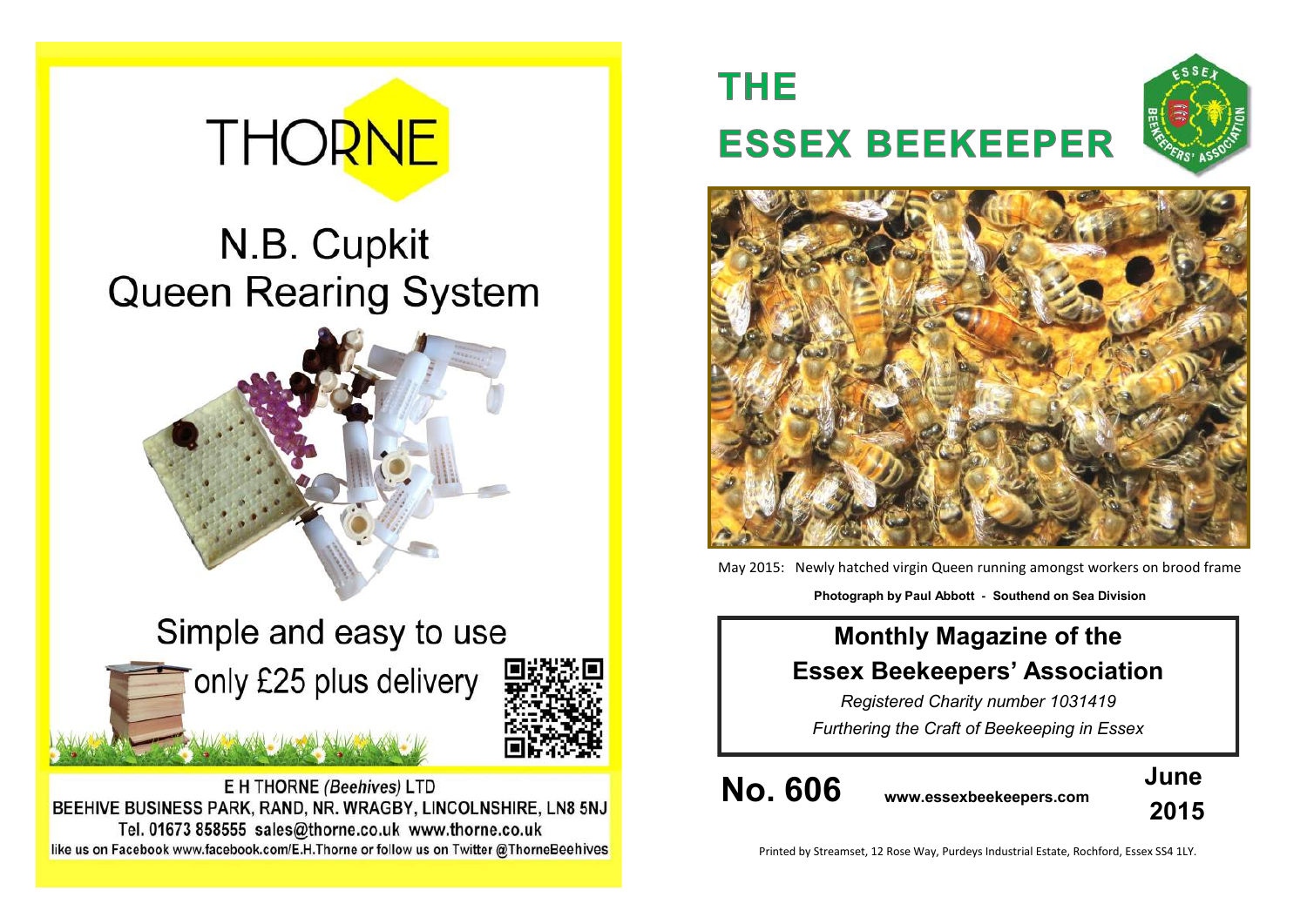#### **EBKA Divisional Meetings**

#### **June & July 2015**

| 3 June  | Wednesday<br>6.30pm      | <b>Saffron</b><br>Walden | 'Improve Your Beekeeping 3<br>The Perfect Hive<br>Inspection' - Jane Ridler at her apiary in Sewards End<br><b>CB10 2LF</b> |  |  |
|---------|--------------------------|--------------------------|-----------------------------------------------------------------------------------------------------------------------------|--|--|
| 4 June  | Thursday                 | <b>Harlow</b>            | 'Wasps' with Danny Nicoll, then 'What I would have done<br>differently' Kings Church, Red Willow, Harlow CM19 5PA.          |  |  |
| 5 June  | Friday                   | Romford                  | tba                                                                                                                         |  |  |
| 7 June  | Sunday<br>2.00pm         | <b>Saffron</b><br>Walden | Apiary visit - Bee Farming with lan Hart in Halstead                                                                        |  |  |
| 15 June | Monday<br>7.30pm         | Chelmsford               | Preparing for the Honey Show - Jim McNeill.<br>The Link,<br>Rainsford Road, Chelmsford CM1 2XB.                             |  |  |
| 17 June | Wednesday<br>6.00pm      | Dengie 100<br>& Maldon   | Apiary meeting - High House, Southminster.                                                                                  |  |  |
| 20 June | Saturday<br>2.30pm       | Epping<br><b>Forest</b>  | 'Hints & Tips for Honey Shows' - Jean Smye together with<br>Annual visit to Willow Cottage                                  |  |  |
| 25 June | Thursday                 | Colchester               | Members meeting - Tendring Show presentation talk.<br>Langham Community Centre, Colchester Road.                            |  |  |
| 27 June | Saturday<br>$10am - 4pm$ | <b>County Event</b>      | Essex Bee Health Day - Aldham Village Hall, Aldham,<br>Colchester CO6 3RE                                                   |  |  |
| 28 June | Sunday<br>3.00pm         | <b>Braintree</b>         | Apiary meeting with Antony Stark, White Notley CM8 1RN<br>Tel: 01376 583 117                                                |  |  |
| 2 July  | Thursday                 | <b>Harlow</b>            | 'Photographing Bees - in nature and down the microscope'                                                                    |  |  |
| 3 July  | Friday                   | Romford                  | tba                                                                                                                         |  |  |
| 11 July | Saturday<br>8.00am       | Colchester               | <b>Tendring Show</b>                                                                                                        |  |  |
| 18 July | Saturday                 | Epping<br><b>Forest</b>  | Queen rearing feedback / BBQ at Wanstead Apiary.                                                                            |  |  |
| 25 July | Saturday                 | Saffron<br>Walden        | 'Working with Carniolan Bees'. Talk and demonstration by<br>Uli Gerhard at his apiary in Stocking Green CB10 2SS            |  |  |
| 26 July | Sunday<br>3.00pm         | <b>Braintree</b>         | Apiary meeting with Stuart Mitson, Great Leighs. Telephone<br>01376 340 683.                                                |  |  |

**Please inform the Editor of the details of all the Divisional events so that they can be included in these listings**

#### **Who's who and how to contact them**

**President of EBKA** Pat Allen Hon CLM

#### **Trustees:**

| <b>Chairman: Ian Nichols</b>  | 17 Dyers Hall Road, Leytonstone, London E11 4AD                                  |
|-------------------------------|----------------------------------------------------------------------------------|
|                               | tel. 0798 299 638                                                                |
|                               | <b>Secretary:</b> Michael Webb 19 Ingrebourne Gardens, Upminster, Essex RM14 1BQ |
|                               | email qsecebka@virginmedia.com tel. 01708 250 606 / 07712 490 511                |
| <b>Treasurer: Bob Manning</b> | 12, Moorland Close, Collier Row, RM5 2AB                                         |
|                               | tel: 01708 760 770<br>email treasurer@ebka.org                                   |
| <b>Divisional Trustees:</b>   |                                                                                  |

#### Braintree *James Jolley* mrjolley@live.co.uk Chelmsford *Margaret Clay* margaretclay@btinternet.com Colchester *Tom Geddes* tom.geddes@btinternet.com Dengie Hundred & Maldon *Glenn Mayes* trustee@dmbka.org.uk Epping Forest *Mark Chambers* mark@chambersweb.co.uk Harlow *Martin Cavalier* cavalier@btinternet.com Romford *Pádraig Floyd* psafloyd@yahoo.com Saffron Walden *Richard Ridler* richard.ridler@uwclub.net Southend *Marguerita Wilson* philandritawilson@sky.com

**Divisional Contacts:** To contact a local Division:

**Braintree**: Colleen Chamberlain 01279 876 333 **Chelmsford**: Brian Spencer 01245 490 843 **Colchester**: Morag Chase 01206 522 576 **D.H. & Maldon**: Carlie Mayes 01245 381 577 **Harlow**: Nick Holmes 07730 735 752 **Epping Forest**: Robin Harman 07971 237 312 **Romford:** Pat Allen 01708 220 897 **Saffron Walden**: Jane Ridler 01799 218 023 **Southend: Chad Colby-Blake 01702 302 209** 

#### **EBKA Education Contact:** Jane Ridler Old Barn House, 36 Walden Road

|                                            |             | Sewards End, Saffron Walden, Essex CB10 2LF<br>01799 218 023 |            |               | jane.ridler@uwclub.net           |
|--------------------------------------------|-------------|--------------------------------------------------------------|------------|---------------|----------------------------------|
| The Essex Beekeeper Magazine:              |             |                                                              |            |               |                                  |
| Editor:                                    | Jean Smye,  | email:                                                       |            | jsmye@sky.com |                                  |
| Advertising:                               | Jean Smye   | email:                                                       |            |               | jsmye@sky.com tel. 07731 856 361 |
| Web site:                                  | Nick Holmes | email:                                                       |            |               | webmaster@essexbeekeepers.com    |
| <b>Distribution and Mailing Secretary:</b> |             |                                                              | Mary Heyes |               | tel. 01702 588 009               |
|                                            |             |                                                              |            | email:        | ml.heyes@virgin.net              |

#### **Regional Bee Inspectors for EBKA Region:**

| Julian Parker        | Epping Forest and Romford Divisions (excluding Brentwood):<br>julian.parker@fera.gsi.gov.uk | tel. 07775 119 469                  |
|----------------------|---------------------------------------------------------------------------------------------|-------------------------------------|
| All other Divisions: | Keith Morgan keith morgan@fera.gsi.gov.uk                                                   | tel. 01485 520 838 or 07919 004 215 |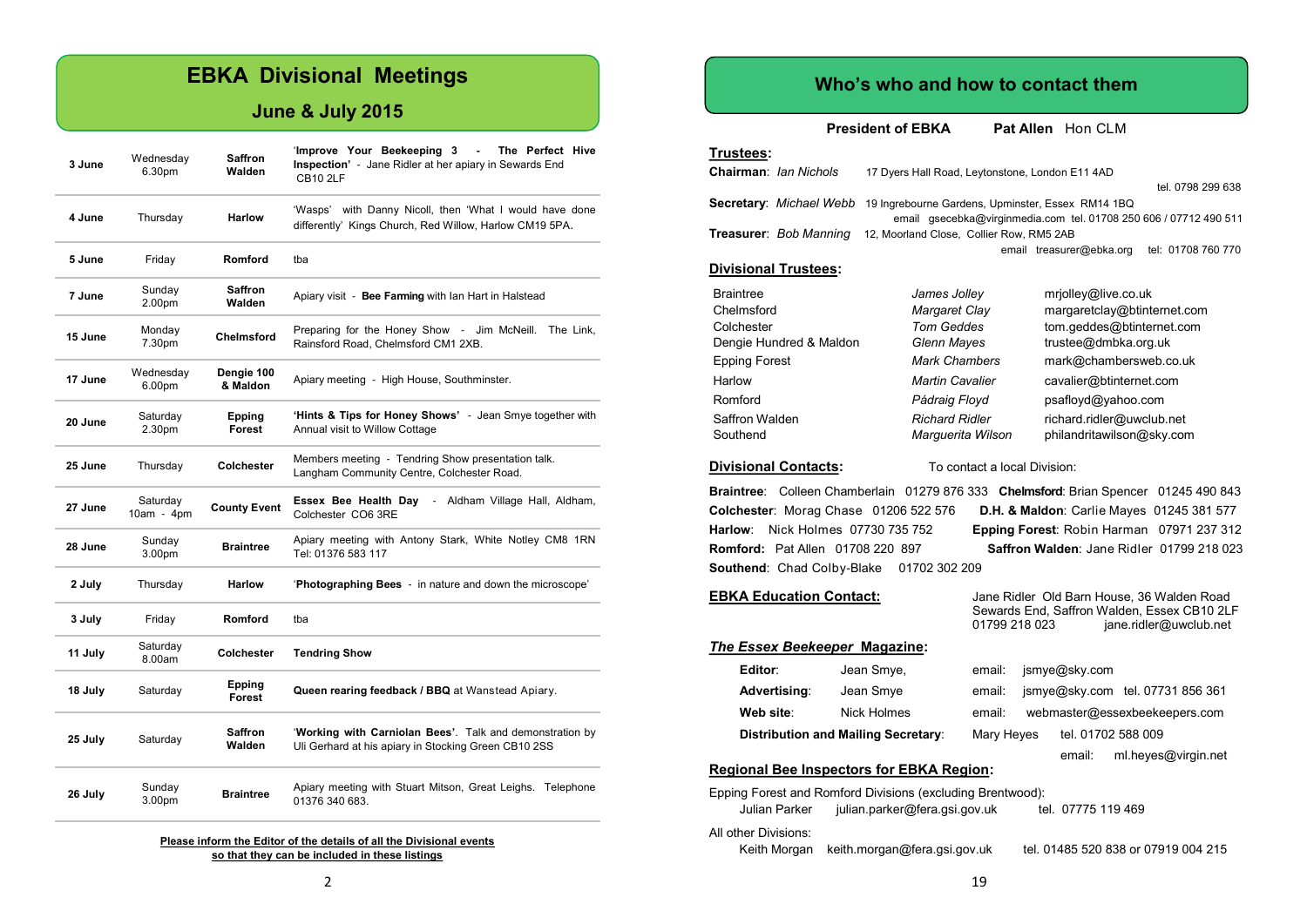Decision to be made regarding which menu to choose.

#### **December 2014**

Visit to Ormiston to confirm layout and H&S.

11 Dec meeting - advised all members of details of forthcoming Conference with quest speakers as Prof. Lin Field. Rothamsted and Prof. Francis Ratniek, Sussex University.

#### **January 2015**

Confirmed final guest speaker: Barbara Dalby; Pebadale Apiaries apitherapy

Announced at Divisional AGM the conference details formally.

Agreed to look at goody bag: cost and what to include: 2oz jar of divisional honey+

#### **February 2015**

Catering confirmed. Details of EBKA AGM confirmed with Michael Webb Signs made for AGM Agreed budget of £100 for AGM catering - tea/coffee/cakes/sausage rolls - Zoe/Carlie to organise

#### **March 2015**

5 March - Carlie and Zoe meet to confirm catering arrangements and equipment needed.

5 March - Oakhouse confirmed loan of Urn

13 March - collect urn from Oakhouse; collect cups and saucers from Absolutely Delicious café

#### 14 March - **EBKA AGM**

Conference details circulated to all those attending. Tickets on sale at £20 for EBKA members (£5 to come from EBKA). Junior members £10 (£5 to come from EBKA)

Details circulated in *The Essex Beekeeper*

55 attended the AGM. Feedback requested from Divisions.

28 March - details of DMBKA sent to Jean Smye for *The Essex Beekeeper* 

30 March - agreed to keep diary of activity for Conference and Honey Show.

#### **April 2015**

Sponsors chased. Order small 1-2oz jars for divisional honey giveaways Contact: Penny Learmonth re EBKA merchandise - keen to promote this at the forthcoming conference.

So far, so good ………………. Carlie Mayes

*Notes for your diary:*

#### **Jar Collection Days Reminder - Last Call -**

*\_\_\_\_\_\_\_\_\_\_\_\_\_\_\_\_\_\_\_\_\_\_\_\_\_\_\_\_\_\_\_\_\_\_\_\_\_\_*

**Thursday 25 June and Friday 26 June**

**Details on the tear-off strip on the order form.**

**Any queries please contact Jean Smye**

**07731 856 361**

#### **a** *few places left*

#### *BEE HEALTH DAY*

Saturday 27th June 2015 at Aldham Village Hall, Brook Street, Aldham, **Colchester** Essex **CO6 3RE Pre Booking of Places is Essential as limited numbers available**

*Love beekeeping but hate the honey mess? Too much hassle selling your pure honey to the public or privately? Too cold to stand outside and sell your honey?*

**If these are some of your thoughts — look no further, Honey Helpers will:** *Take ALL the hassle out of selling your honey. Buy all your honey in one transaction Give competitive rates. Payment upon delivery or collection (your choice)*

**Interested? Call us NOW on 07809 562045 or email - [honey.helpers@yahoo.com](mailto:honey.helpers@yahoo.com)**

> **To discuss your requirements or for further information.** You may also sign up for future information. Regards, Honey Helpers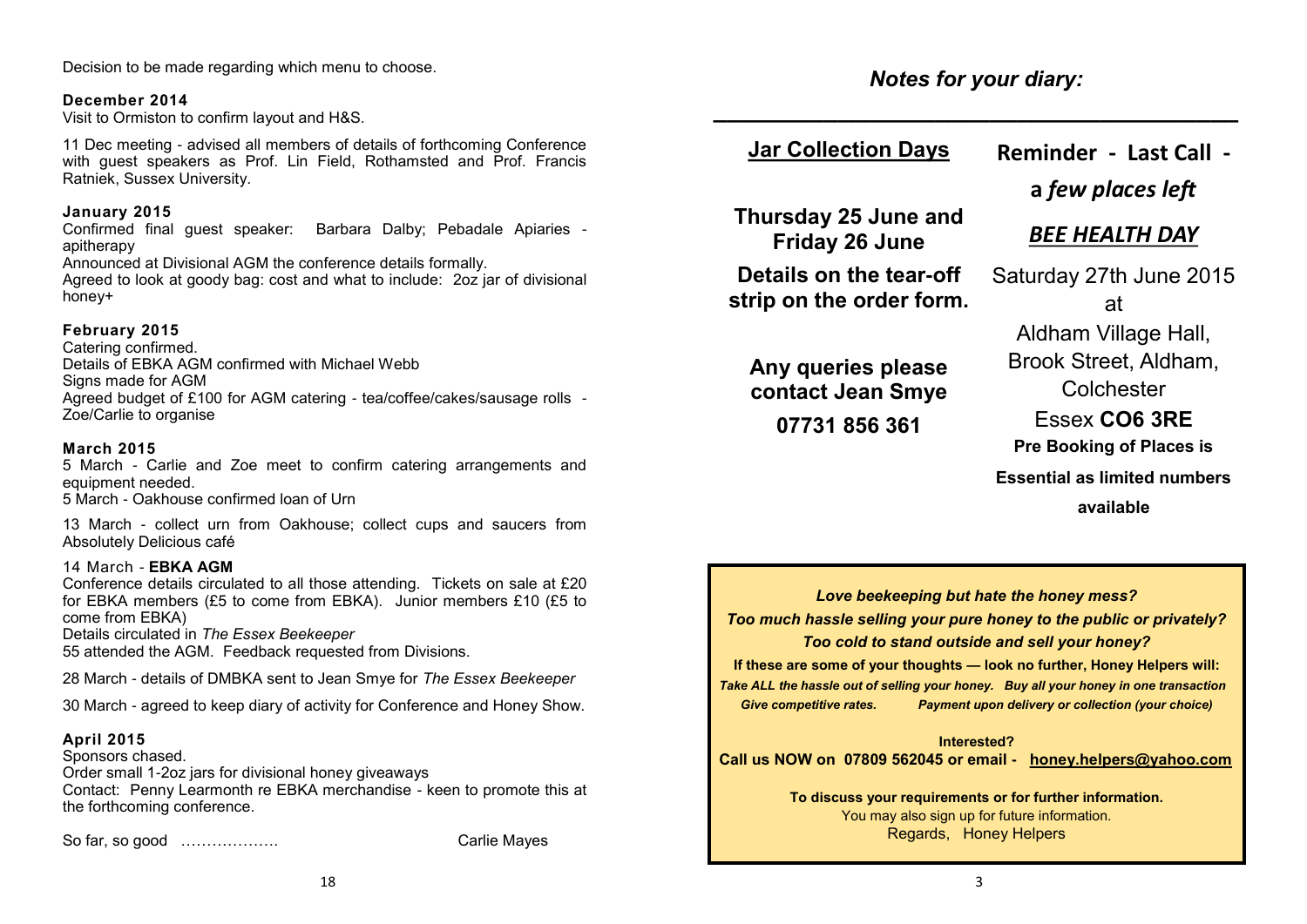#### **Settling Down**

#### **Celia Davis –** Warwickshire Beekeeper via *eBees*

Last month we considered the control systems employed by a colony of bees during the process of swarming and we left our swarm hanging in their tree near the hive. Now we will complete the story.

#### **Finding a new home**

Scouts from the hive will have been out searching for a suitable cavity, in which the swarm can establish itself, for some days before the swarm issues. Once it is out, the search becomes urgent. A scout discovering a suitable nest site will return to the swarm and perform a waggle dance to 'tell' the other bees both its distance and direction. Some will be recruited to visit the site and will also return and dance. A bee visiting a cavity will inspect it, walking around the outside and inside and making short flights inside, apparently assessing the size. She will scent mark the cavity and its entrance using her Nasonov pheromone as well as the footprint pheromone, which she leaves wherever she walks. She may return several times. Of course, there will probably be several cavities visited, all eliciting dances. Competition between the various cavities will ensue and finally a 'decision' will be made.

#### **Lift-off**

With the decision made, it is up to the scout bees to mobilise the swarm. They start to push through the swarm, piping as they go. This starts about 1 hour before the swarm lifts off and results in vibrations in the swarm which cause the temperature of the swarm to rise, enabling all the bees to fly. The swarm bees also commence buzzing runs on the surface of, and through, the swarm, and these reach a climax just as the swarm lifts off. It then rapidly moves off in the direction of the chosen cavity, led by the scout bees who perform dashes backwards and forwards through the swarm and emit Nasonov pheromone. The queen is an essential part of this operation as her mandibular pheromone is necessary to keep the swarm together. If at any stage the queen is lost the swarm will break up or return to its original hive and no amount of Nasonov pheromone can replace her.



#### **Extracts from the** *'Conference Diary 2015'* **being kept by Dengie 100 and Maldon Division**

#### *Tasks of the Host Division:*

- 1. Required to host AGM at Writtle College and provide refreshments for 60 - No services onsite. Budget: £100 from DMBKA source
- 2. Required to provide lunch for 30 each day at Annual Honey Show at Barleylands - budget allowance from EBKA £3 per head - £90 Budget: £90 plus remainder from DMBKA sources
- 3. Required to host 2015 Annual Conference Budget:£25 per head (£5 underwritten by EBKA from CEC funds)

#### *Actions:*

#### **October 2014**

Discussions with Plume School, Jacks Centre and Ormiston Rivers Academy regarding the venue for 2015 Essex Beekeepers' Association Annual Conference.

Historic information received from Pauline Tidmus and Nick Holmes. Discussions on speakers - 2 scientific keynote speakers and 1 bee orientated relaxed speaker. Slots - 2 in the morning - 1 in the afternoon Raffle: charity to be decided

Sponsorship sought from local businesses interested in bees/beekeeping.

#### **November 2014**

Visits to venues.

After much discussion, DMBKA committee decide on Ormiston Rivers Academy at Burnham-on-Crouch as the venue. The venue is able to offer good theatre facilities with up to date technology. Seating for some 150 delegates is easily possible with the tiered seating affording everyone a good view and acoustic experience.

Separate discussions with the onsite catering staff has resulted in a good value choice of meals for delegates to choose from.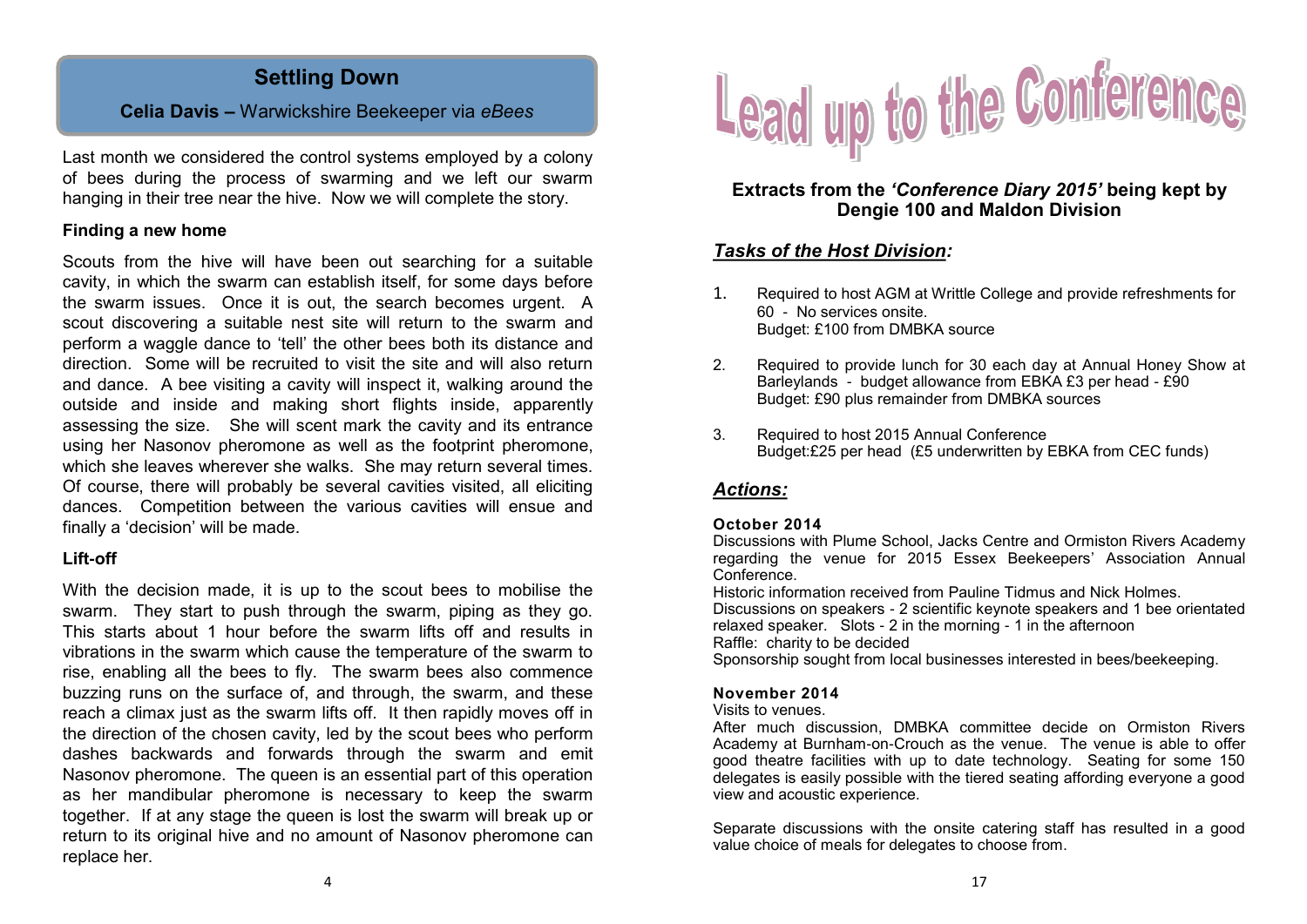

#### **Moving in**

Once the swarm reaches its goal most of the bees immediately go inside, but some remain around the entrance fanning Nasonov pheromone. It is amazing just how quickly a swarm will disappear and then their work really begins.

#### **Back at the ranch**

To complete the process of swarming successfully the original colony must produce a new queen and get her mated, so that the colony can build up its numbers again and gather sufficient food to survive the winter. There will usually be a number of queen cells at various stages of development with at least one sealed when the swarm departs. Once one queen has emerged there will be a great deal of piping by both the free queen and other queens still in their cells. The workers will control any casts that emerge, largely influenced by the amount of sealed brood giving off brood pheromones, and the number of bees present. They are able to hold queens in their cells by performing dorso-ventral abdominal vibrating (DVAV) dances on the queen cells but sooner or later one queen will emerge as the new potential mother. The workers will allow her to kill any remaining queens in their cells and this is influenced by the piping sounds that the sealed queens make in response to the piping by the free queen. A newly-emerged queen will have few pheromones, but these will develop over a few days and then she will become more attractive to the workers and will be pushed out of the hive on her mating flight(s). She will fly to Drone Congregation Areas (DCA) where drones will be attracted to her by her mandibular pheromone (How drones locate DCA's and how queens find them is still quite a mystery. It is possible that the Earth's magnetic field may be involved but this is contentious). When a drone approaches to within about 30cm of the queen, another pheromone, from the queens tergite glands, comes into play and this, together with an open sting chamber, results in copulation. The drone's huge eyes also help him chase the queen. A few days after returning from her mating flight the queen will begin to lay and the colony will settle down again.

#### **A beautifully-controlled process**.

The whole swarming process, which is such an essential part of colony life, demonstrates the use of all the various means of control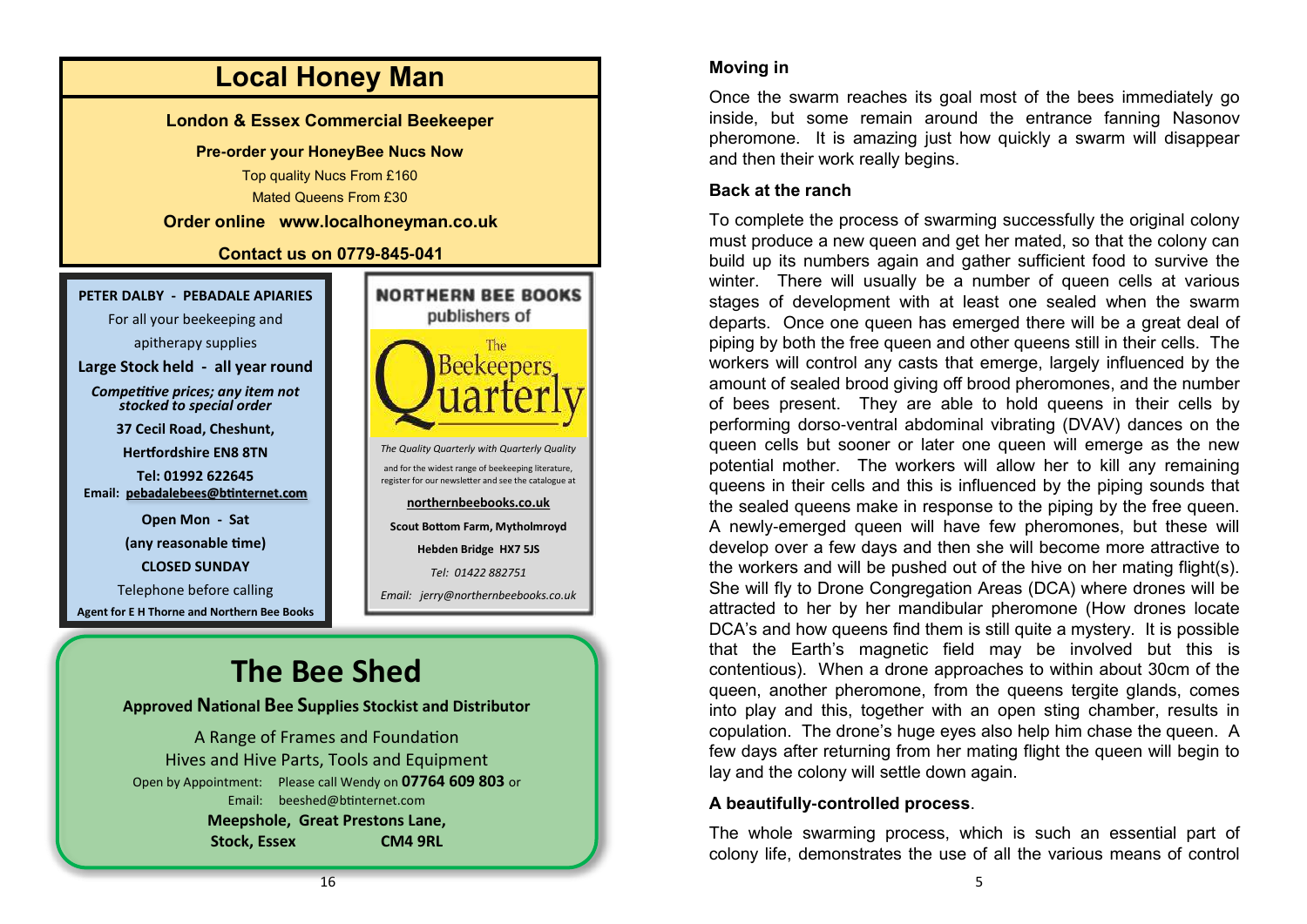shown by honey bees, and the interactions between them; pheromones from queen, worker and brood, dances and vibrations of various sorts and piping, from both worker and queen. It is also influenced by external factors such as weather and resource abundance. No wonder we so often struggle to control it, but if we understand what is going on at least it makes it more interesting – remember that as you perch precariously up your ladder with your skep, surrounded by half the bees from one of one of your hives!

**~~~~~~~~~~~~~~~~~~~~~~~~~~~~~**

**Honey Buckets for Sale**



**£2.00 each**

 **Telephone: 01279 730228**

 **E.Mail: tylersbees@hotmail.co.uk** 

 **Location: Hatfield Heath, Essex**

**Collection only**

#### **Reminder - Last Call - a** *few places left*

#### **BEE HEALTH DAY**

Don't miss the Bee Health day on Saturday 27th June 2015 at Aldham Village Hall, Brook Street, Aldham, Colchester, Essex **CO6 3RE Pre Booking of Places is Essential as limited no. available Contact; Jim McNeill on 01708 765898 jimandliz44@aol.co.uk**

pollinator populations is urgently needed to inform management strategies. Without this, we have no early warning system to tell us how close we may be to a pollination crisis. With a growing human population and rapid growth in global demand for pollination services, we cannot afford to see crop yields begin to fall, and we would be well advised to take pre-emptive action to ensure that we have adequate pollination services into the future. Multiple interacting stressors drive bee declines. Both wild and managed bees are subject to a number of important and interacting stressors. For example, exposure to some fungicides can greatly increase the toxicity of insecticides, whereas exposure to insecticides reduces resistance to diseases. Dietary stresses are likely to reduce the ability of bees to cope with both toxins and pathogens.

Dave Goulson, Elizabeth Nicholls, Cristina Botías, and Ellen L. Rotheray *Science.* 2015; 347:1255957

[Reproduced from Newsletter of Ipswich & Suffolk BKA via *eBees]*

#### *Note to self -*

*\* Don't forget the Bee Health Day - 27th June 2015!* 

#### **Bumble Bee Books (New & Old)**

**Ash View, Tump Lane Much Birch, Hereford HR2 8HP 01981 540 907 22 Bumble Bee Posters £3.50 (£7.75 in tube by post) Access/Visa welcome [www.honeyshop.co.uk](http://www.honeyshop.co.uk)**

**Write for our new list**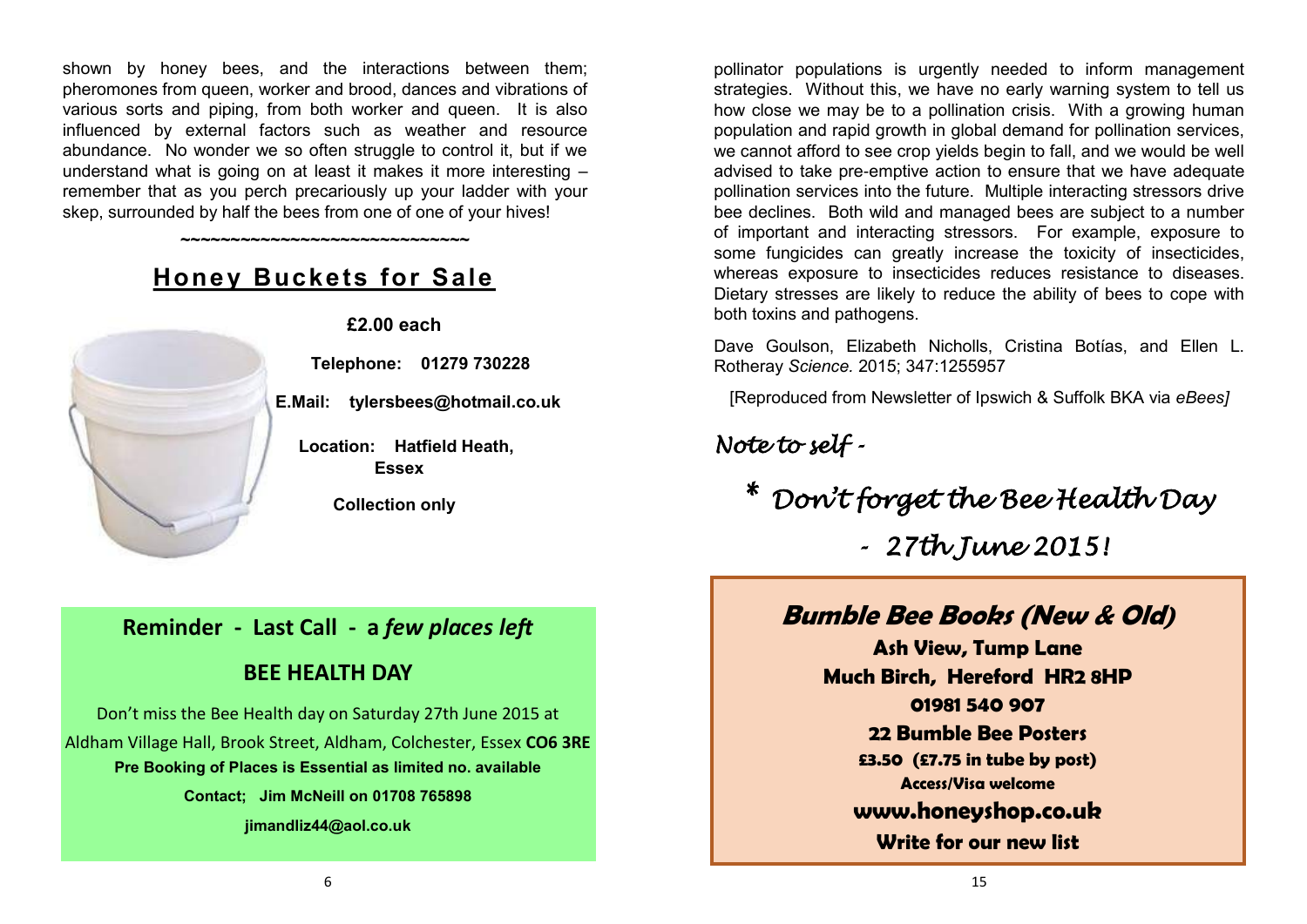emerging parasites and pathogens that have been accidentally moved around the world by human action. The intensification of agriculture and increasing reliance on pesticides means that pollinators are also chronically exposed to cocktails of agrochemicals. Predicted changes in global climate are likely to further exacerbate such problems in the future.

#### **ADVANCES:**

It has lately become clear that stressors do not act in isolation and that their interactions may be difficult to predict; for example, some pesticides act synergistically rather than additively. Both pesticide exposure and food stress can impair immune responses, rendering bees more susceptible to parasites. It seems certain that chronic exposure to multiple interacting stressors is driving honey bee colony losses and declines of wild pollinators, but the precise combination apparently differs from place to place. Although the causes of pollinator decline may be complex and subject to disagreement, solutions need not be; taking steps to reduce or remove any of these stresses is likely to benefit pollinator health. Several techniques are available that have been demonstrated to effectively increase floral availability in farmland. Similarly, encouraging gardeners to grow appropriate bee-friendly flowers and to improve management of amenity grasslands can also reduce dietary stress. Retaining or restoring areas of semi-natural habitat within farmland will improve nest site availability. A return to the principles of integrated pest management and avoidance of prophylactic use of agrochemicals could greatly decrease exposure of bees to pesticides.

#### **OUTLOOK:**

Interactions among agrochemicals and stressors are not addressed by current regulatory procedures, which typically expose well-fed, parasite-free bees to a single pesticide for a short period of time. Devising approaches to study these interactions and incorporating them into the regulatory process poses a major challenge. In the meantime, providing support and advice for farmers in more sustainable farming methods with reduced pesticide use is likely to have broad benefits for farmland biodiversity. Enforcing effective quarantine measures on bee movements to prevent further spread of bee parasites is also vital. Finally, effective monitoring of wild

#### *BEEKEEPING WITHOUT SWARM CONTROL!*

A talk by Ged Marshall reported by Judith Rowbottom [via eBees].

Wow! What a title - The Holy Grail of beekeeping - no more weekly inspections in the spring. Too good to be true? This most interesting, entertaining and informative lecture by Ged Marshall was an account of how he has developed his system over many years, so that now he does no active swarm control as we understand the term. It was soon obvious that he has a terrific depth and understanding of practical beekeeping which came across clearly and with great humour.

Ged is a commercial beekeeper from near Milton Keynes who runs some 250 colonies, though he has had many more in the past. As well as producing honey, he also rears many hundreds of quality queens each year. He used to practice traditional swarm control techniques, but found that the extremely busy life of a commercial beekeeper simply did not allow enough time for all the required inspections. This led to the development of his own personal system of management. In describing this to us, he made quite clear that, as in all things bee related, nothing is 100% fool-proof, and sometimes he comes a cropper, just like the rest of us!

Swarms produce swarms! If you rely on swarms for your bees, either collecting or keeping your own swarms or those from other areas, you are perpetuating and selecting for swarming. A hundred or more years ago this was [skep beekeepers'] standard practice and it seems those genes are still with us. However, not all colonies swarm every year, and it is from the non-swarmers that you should try to rear some queens. At the same time, any swarmy queens should be ruthlessly got rid of, and their colonies requeened with a low- swarmer. Ged rears queens in an isolated mating apiary, flooded with drones from a low-swarming line. These are used to requeen any colony that swarms and also any swarms that he collects from elsewhere. As he over-winters young queens, he always has spares available to requeen any colony that swarms early in the year. As open mating is the norm, for us 'lesser beekeepers' it takes time and dedication to weed out undesirables and the swarm genes can reappear quickly. It is not something that most of us can accomplish quickly and any amateur with only one or two colonies really has no option in the short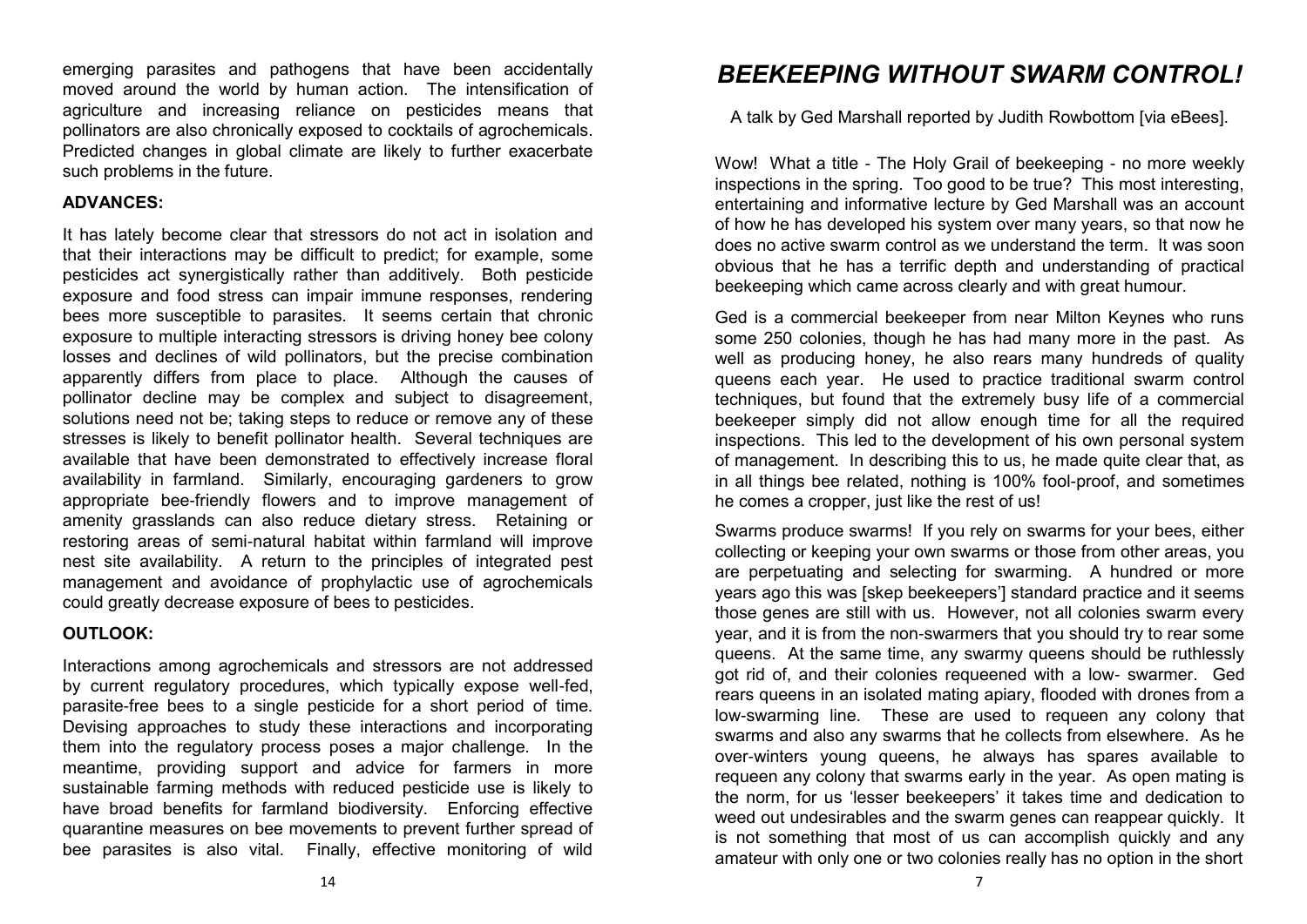term but to buy in a queen from a reputable low-swarming line.

Ged re-queens in August/September, when he is less busy with the honey, and the weather is still warm enough to open the hives. Although regular weekly swarm control inspections are not carried out, obviously others are, particularly to avoid overcrowding. When the colonies are taken to the rape, or to pollinate orchards, they consist only of four 14 x 12 in. frames of bees. This is to stop them building up too quickly - any that do so have frames of sealed brood removed and foundation substituted to give more space. The brood is used to provide nurse bees for his queen rearing operations. As well as space in the brood box, supers are given unstintingly - new ones are put on when the last one is half full of bees and honey. A good tip is to put a 'spare' super over the crown board (feed holes open). This will only be used if the bees really need it, and will help to avoid half-filled supers, all too common when all of them are readily available. Another tip was that if you have, say, three colonies, one strong, one medium and one weak, when taking a brood frame/s from the strong one to give space, don't give it to the weak colony, assuming that you will end up with three colonies all of the same strength. The weak one is weak for a reason and may die anyway. Give the brood to the medium colony and end up with two strong ones, which will be much more productive.

Ged is a great believer in bait hives. He finds these work best with some old comb in to attract swarms if placed as high as practicable. He puts his on top of a shipping container. All swarms collected are re -queened, although Ged did not mention what he did about monitoring them for disease. He did in fact emphasise continually that when moving frames and bees around between colonies, it is vital to know the disease status of all of them. [Almost as an afterthought, he did tell us what his swarm control method used to be about twenty years ago! On first finding queen cells, all of them were removed and foundation substituted for some sealed brood frames. If swarming preparations persisted, he removed the queen and either re-queened, or, as the queen cells were nearly always sealed by the time he looked at them, he left only two queen cells. (One cell might be a dud.) Importantly, these should be close to each other, so that the first queen to hatch would quickly encounter and kill the other queen in her cell. If the cells were at opposite ends of the hive, swarming is much more likely.

#### *Cont'd from page 8 ……*

To sum up his system:

- Re-queen swarms and swarming colonies with young queens from a low-swarming line.
- Give space before it is needed.
- Use bait hives to catch swarms and re-queen them.

As can be seen, his success is predicated on having bred a low swarming line of bees and on having queens readily available for all the re-queening necessary. As amateurs, we might think this is all beyond our scope, but it is not difficult to raise a few queens - finding the low swarming breeder queen might be trickier!

I was hoping to learn a method of beekeeping that bypassed swarm control, and that could be adopted easily and quickly by everyone, but alas, that was too good to be true!

**~~~~~~~~~~~~~~~~~~~~~~~~~~~~~~~~~~**

#### *Bee declines driven by combined stress from*

#### *parasites, pesticides and lack of flowers*

#### **BACKGROUND:**

The species richness of wild bees and other pollinators has declined over the past 50 years, with some species undergoing major declines and a few going extinct. Evidence of the causes of these losses is patchy and incomplete, owing to inadequate monitoring systems. Managed honey bee stocks have also declined in North America and many European countries, although they have increased substantially in China. During this same period, the demand for insect pollination of crops has approximately tripled, and the importance of wild pollinators in providing such services has become increasingly apparent, leading to concern that we may be nearing a "pollination crisis" in which crop yields begin to fall. This has stimulated muchneeded research into the causes of bee declines. Habitat loss, which has reduced the abundance and diversity of floral resources and nesting opportunities, has undoubtedly been a major long-term driver through the 20th century and still continues today. In addition, both wild and managed bees have been exposed to a succession of

8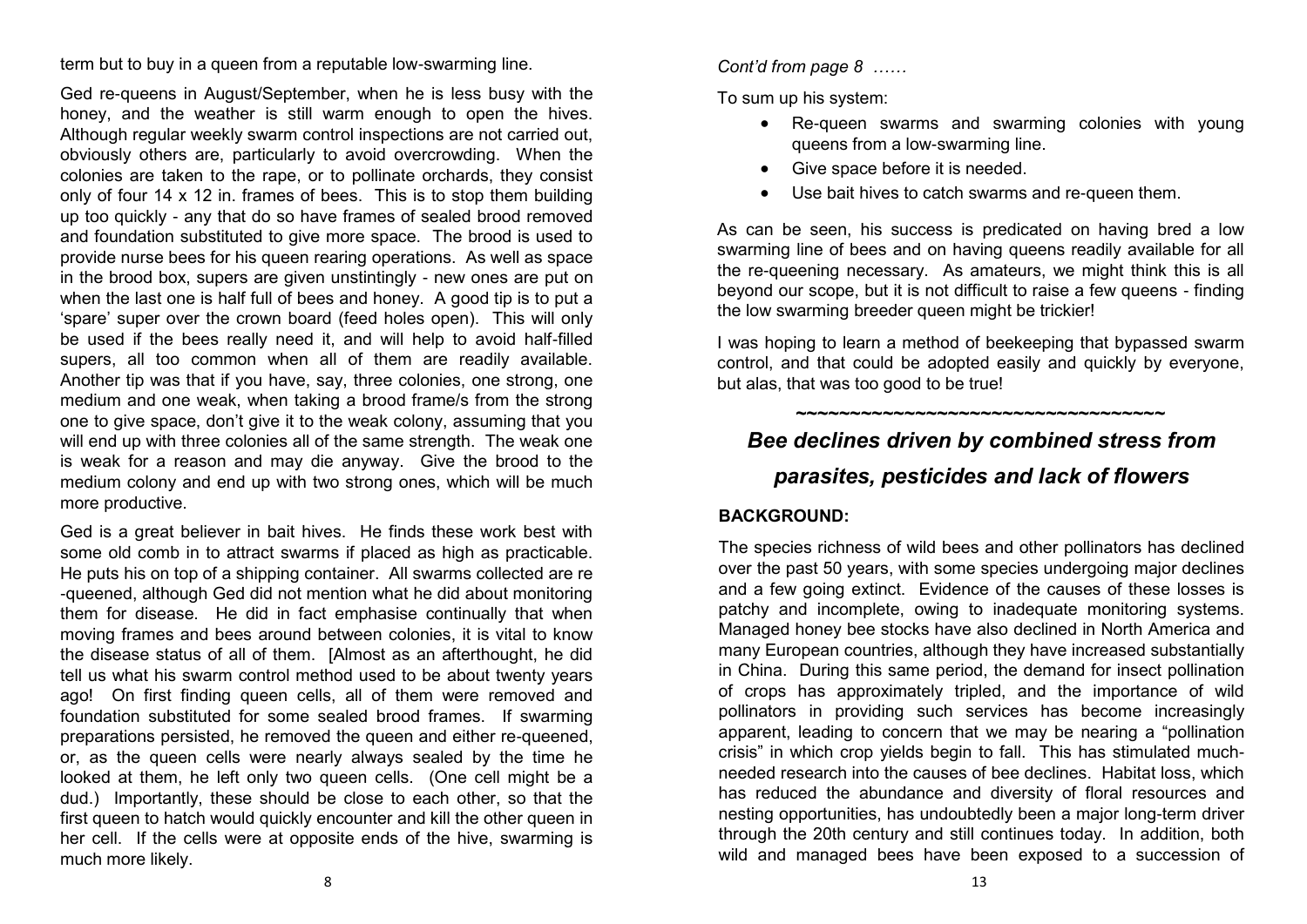| Subject                                | Contributor            | Date     | Issue | Page |
|----------------------------------------|------------------------|----------|-------|------|
| Obituary - Joy Hooper                  | <b>Geoff Mills</b>     | $Jan-14$ | 589   | 3    |
| Obituary - Nobby Clark                 | Coleen Chamberlain     | Jun-14   | 594   | 4    |
| Passing it on                          | Celia Davis            | Mar-15   | 603   | 12   |
| Pheromones                             | Peter Darley           | Feb-14   | 590   | 12   |
| Possible EU ban of 40 pesticides       | Tom Heap - Radio 4     | $Dec-14$ | 600   | 5    |
| Preparing creamed or soft set honey    | <b>Robert Swallow</b>  | $Oct-14$ | 598   | 10   |
| Propolis                               | Margaret Clay          | Aug-14   | 596   | 9    |
| Protecting biodiversity                | Rt Hon Eliz. Truss MP  | Jan-15   | 601   | 12   |
| Queen Introduction                     | Jilly Speakman-Bell    | May-14   | 593   | 7    |
| Queen rearing - grafting?              | <b>Richard Alabone</b> | $Mar-15$ | 603   | 6    |
| Recollections of Clive deBruyn         | <b>Geoff Mills</b>     | Jul-14   | 595   | 6    |
| Reminiscences of Miss Avey             | <b>Geoff Mills</b>     | $Oct-13$ | 586   | 7    |
| Repairing Woodpecker damage            | Jim Griffiths          | Dec-14   | 600   | 12   |
| <b>Replacing Wax</b>                   | Jim McNeill            | Jun-13   | 582   | 10   |
| Report of Eastern Bee Forum            | Parker, Budge, Jones   | Mar-14   | 591   | 4    |
| Report on Bee Health day               | Paul Abbott            | Aug-14   | 596   | 7    |
| <b>River of Flowers</b>                | Chad Colby-Blake       | $May-13$ | 581   | 13   |
| Sick Bees may be nursed by doctors     | <b>Bob Gilbert</b>     | Jan-15   | 601   | 10   |
| Small Hive Beetle                      | R & J Ridler           | $May-14$ | 593   | 12   |
| Success at the National                | Jim McNeill            | $Dec-13$ | 588   | 14   |
| Swarm Control                          | Epping Forest Div.     | May-14   | 593   | 4    |
| Taking microscopy skills to Division   | P Abbott / A Watson    | Jul-14   | 595   | 10   |
| The Bee Shed                           | <b>Wendy Swift</b>     | Mar-14   | 591   | 12   |
| The Elements of Nutrition              | Douglas Nethercleft    | Feb-15   | 602   | 8    |
| The importance of Ivy to bees          | Prof.Rratniek          | Oct-14   | 598   | 5    |
| The Summer of 2012                     | Jean Smye              | Apr-13   | 580   | 9    |
| The World of the Queen                 | Celia Davis            | Feb-14   | 590   | 7    |
| <b>Tummy Troubles</b>                  | Celia Davis            | Apr-15   | 604   | 9    |
| Varroa Mite's Life Cycle               | Reigate BKA            | Aug-14   | 596   | 12   |
| <b>Veterinary Medicine Regulations</b> | Beebase                | $Sep-14$ | 597   | 4    |
| What is the temperature of a bee?      | Dan Basterfield        | Jan-15   | 601   | 13   |
| Whatever will I learn in 2015?         | <b>Ted Bozman</b>      | $Mar-15$ | 603   | 9    |
| Winter feeding                         | Somerton & Dist. BKA   | Jan-15   | 601   | 4    |

## **THE ESSEX BEEKEEPER INDEX**

#### Index of articles from April 2013 to May 2015

Pull out and keep for that elusive article that was important and informative, but you can't find it easily